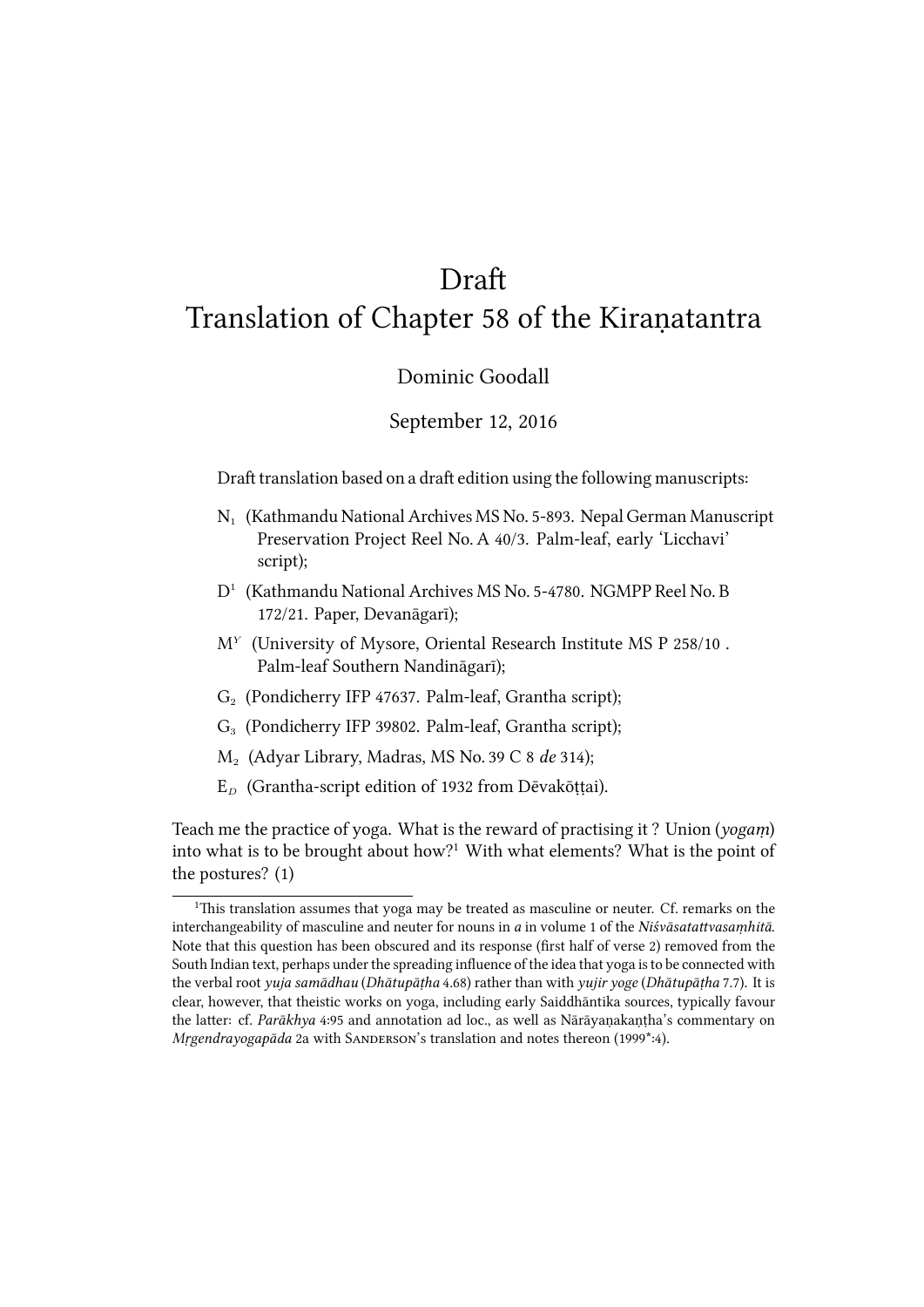The Lord replied: The union (*yogah*) [that is aimed at], because it is a union with the great[est] siddhi, must be [a union] with[in]<sup>2</sup> the Supreme State. It should be understand to have six elements. Hear the elements that accompany it.<sup>3</sup> (2)

### **e six** *aṅga***s**

Withdrawal (*pratyāharaḥ*), visualisation (*dhyānam*), breath-control (*prāṇāyamaḥ*), fixation (*dhāraṇā*), reasoning (*tarkaḥ*),<sup>4</sup> and *samādhi*[: these] are the elements of yoga. $5(3)$ 

The yogin should undertake yoga in a mountain cave or inaccessible place, on in an unfrequented temple of Śiva,<sup>6</sup> or in a house or auspicious place. (4abcd)

## **e** *āsana***s**

He should adopt a sitting posture as he chooses — *svastika*, lotus, half-moon, *vīra*, extended, [with a] yogic band, [with a] couch, and *yathāsaṃstham*: these are the eight postures taught. (4e–5)

Drawing the right [leg], bent in two [at the knee], onto the upper surface on the left leg, he should put that  $\lceil \text{left} \lg p \rceil$ , bent in two  $\lceil \text{beneath} \rceil$  the right leg and with its foot] pressed against the buttocks: [this is the] *svastika*. (6)

He should place one leg, folded up in two, and then the next, each [within?] the other $(?)$ . This is called the "lotus". Now hear the "half-moon".  $(7)$ 

Both legs are similarly [folded at the knee, but] arranged so that the soles are against each other: such is "half-moon". Hear the one called *vīra*. (8)

<sup>4</sup>Note that the Grantha manuscripts have replaced this with *āsana*, no doubt because of lack of familiarity with the six-anga scheme in South India. It is clear, however, as reported in the apparatus, that the old reading was known in South India in the twelfth century, since Vaktraśambhu knew it.

 $5$ The constitution of the text here is uncertain. In addition to the versions recorded in the apparatus, SANDERSON proposed some years ago, on the strength of the reading of  $N_1$ , to correct the last pāda to yogāngāni tu sad vidhuh (see GOODALL 2004:352, fn. 735, quoting VASUDEVA). Here, however, I have followed the testimony of M*<sup>Y</sup>* on the grounds that it receives some support from the twelfth-century quotation of Vaktraśambhu.

 $6$ The omission of this half-line in the Grantha sources does not, in this case, seem likely to have been deliberate.

<sup>&</sup>lt;sup>2</sup>One could take this as a locative (echoing the question *kasmin* in verse 1) or as a truncated instrumental.

 $3$ This is an attempt to translate the instrumental in the Nepalese sources: *tenāṅgāni*. The Southern sources have the smoother *tasya*. As for *śṛṇuṣvataḥ*, I have retained it on the grounds that it might have been regarded (along with *śṛṇuṣvatha*) as a possible imperative form: cf., e.g., *Kiraṇa* 44:13d, 58:7d, 58:8d, and Hṛdayaśiva's *Prāyaściasamuccaya* 44:43d (from the '*Vāthula*'), as well as 51d of the *tantrotpattivyākhyāpaṭala* of the *Brhatkālottara* (NAK 1-89, NGMPP B 24/59, f. 53r).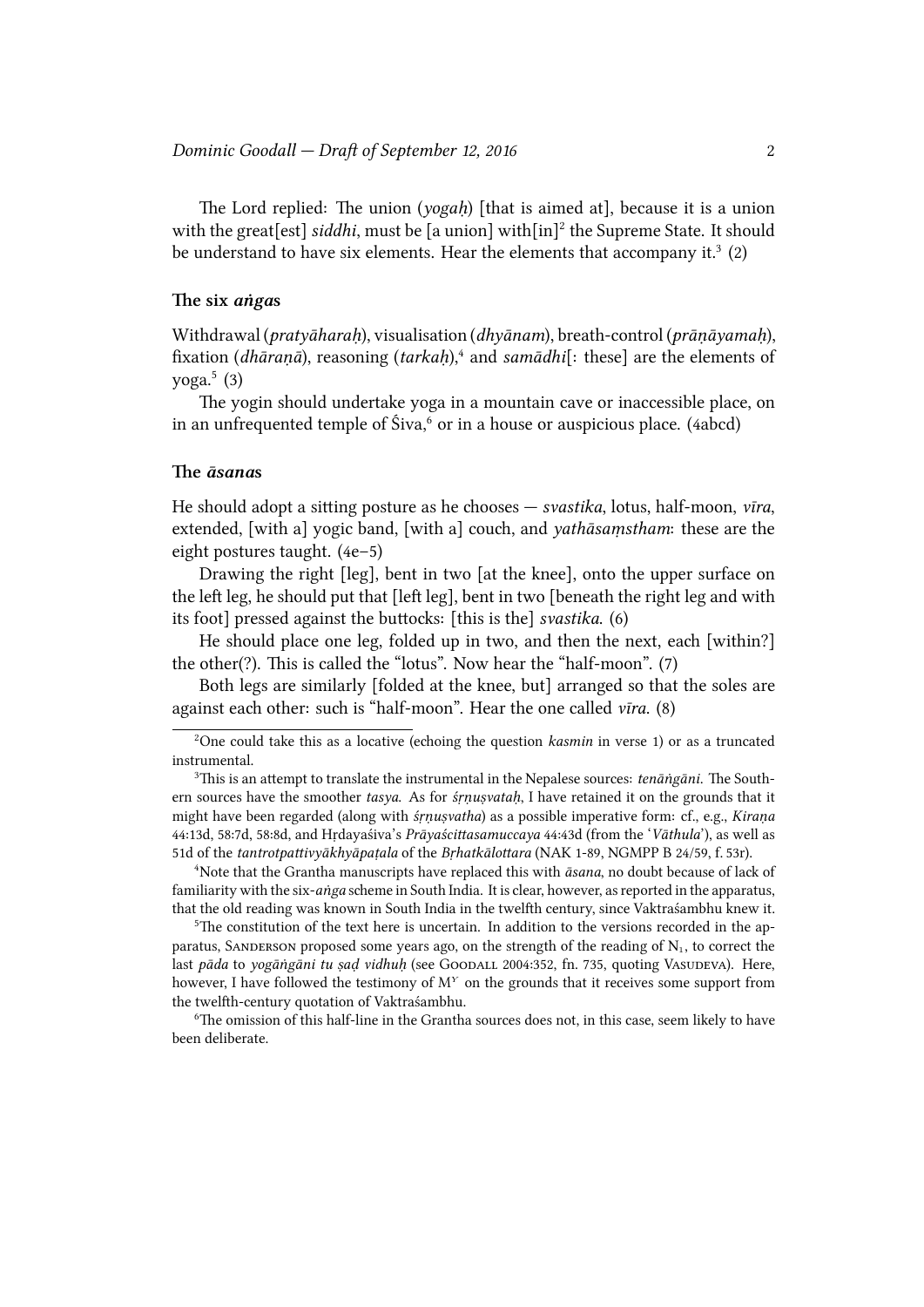If one places the legs folded in two and dropped down  $[feet first(?)]$ , the left and then above that the right, with the soles against each other  $(?)$ , then it is called *vīrapaṭṭa*. (9)

Putting his legs folded in two horizonally [but raised] upwards slightly, o bird, he should place his arms [around them] like a band and then interlace the fingers. (10)

If he stretches out his two legs in front of him, this is the "well-extended" [sitting posture]. If he extends his two legs while seated on a cushion at his back, this is called [the sitting posture "with a] couch". The *yathāsamstham* [consists in] resting just as one is (*yathāsthitiḥ*). (11–12b)

## **Upper-body-posture ([***karaṇa***])**

Having adopted any one among these [sitting postures], he should evenly expand his chest, place the palm of the hand  $-$  that of the one on the left  $-$  on [top of] the [other] hand; the right hand should be made to rest in one's lap.<sup>7</sup> (12c-13c)

Or he may extend his left arm and rest it on his left knee, holding his right [hand] against his body, or [he may make] a gesture of clasped hands turned outwards (*parāvṛttam*), his eyes at rest (*samadṛṣṭiḥ*) and his face at rest (*samānanaḥ*).  $(13d-14)$ 

## **pratyāhāra**

He should gradually draw back the master of the senses [viz. the mind], which has gone out towards the objects of the senses, and having drawn it back, he should set it in the heart and then draw his concentration inward until it becomes stable: this is taught to be *pratyāhāra*. (15abcdef)

## **dhyāna**

Then [follows] meditation, taking whatever form one chooses, in the region of the heart. (16ab)

### **prāṇāyāma**

After performing meditation he should then gradually perform the three types of control of the breath: 'filling', 'holding' and, as the third, 'expelling'. 'Filling' [is

 $7$ The constitution of the text is tentative.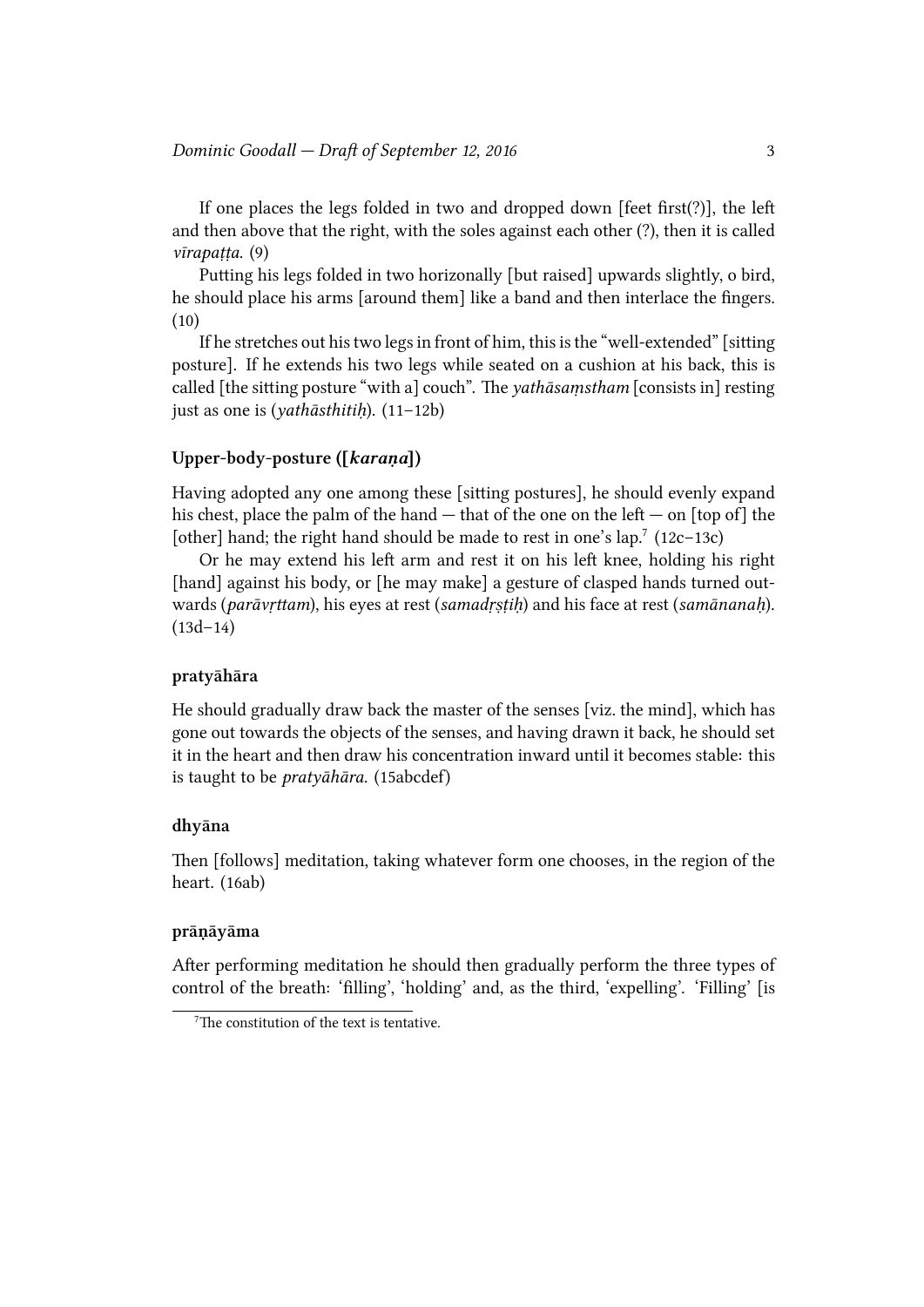so called] because one fills [oneself] with air; holding because one blocks [the air inside oneself]; expelling is so called because of the expulsion [of the air]. He should practise this triad with the *praṇava* mantra. By practising it until [one can hold one's breath for] as long as it takes to milk a cow, [one achieves breath control that is] thought to be supreme. (16c–17d)

After repeated practice, there is the drawing in, the holding and blocking and the expulsion of [bad] substances, [and] in the same way of strife;<sup>8</sup> and he becomes at all times an accomplished yogin. (17e–18b)

#### **e** *dhāraṇā***s**

[There is a] principal group of four *dhāraṇā*s [that] is mastered by yogins. Those dhāraņās are Fire,<sup>9</sup> Saumyā, and another [called] Amrtā, and Supreme.<sup>10</sup> (18c-19b)

## **āgneyī dhāraṇā**

e [consonantal base of the] root mantra encased in a pair of*repha*s and [equipped with] the fifth vowel and the dot<sup>11</sup> — the blazing ( $d$ *ipta*) fixation [of fire] is to be accompanied by [meditation on this] flickering syllable;<sup>12</sup> it is held to be [something] that should be practised] in the feet.<sup>13</sup> [It may serve] for [the purposes of] sum-

<sup>&</sup>lt;sup>8</sup>The text is quite uncertain here. If one read *sakalasyaivaṃ* with  $M<sup>Y</sup>$  then one could understand the holding and blocking and the expulsion of all substances in this way'. If the reading *kalaśasyeva*<sup>'</sup> were adopted, which seems to be suggested by the Nepalese sources, then one might understand 'the holding and blocking and the expulsion of substances as [might be accomplished by the use] of a pot'.

<sup>9</sup>One could equally adopt M*<sup>Y</sup>* 's reading of the name: *vāhnī*.

<sup>10</sup>In other early Siddhāntas with four *dhāraṇā*s, it is the fourth that is typically *amṛtā* and the third is *īśānī* / *aiśānī*: see *Svāyambhuvasūtrasaṅgraha* 20:5–7, *Rauravasūtrasaṅgraha* 7:5–9, *Mataṅgayogapāda* 2:37.

<sup>&</sup>lt;sup>11</sup>The consonantal base of the root mantra of the *Kiraṇa* taught in 12cd as understood by Professor SANDERSON (mislaid or oral communication in the early 1990s) is *KSMRY: karņikāyām nyaset kūṭam kālayug māntasaṃsthitam*, 'He should place the *kūṭa* [viz. kṣ] on the pericarpel, along with M (*kālayug*) placed on the letter following **M** [in the alphabet, viz. **Y**].' Rāmakaṇṭha's interpretation differs because he takes *kālayugmānta°* in compound. If this verse is correctly interpreted and if the consontal base is indeed  $\kappa$  smax, then the mantra given here should be  $\kappa$  k  $\kappa$  smax  $\kappa$  v.m.

 $12$ The interpretation of this verse is uncertain because the syntax is sketchy, the terminology unfamiliar and the context is *mantroddhāra*.

<sup>13</sup>If we accepted the reading *pāvakā*, it would presumably be a synonym for *vahnidhāraṇā*, whereas the reading we have chosen, *pādagā* tells us that this *dhāranā* is to be practised in the feet/legs. It is true that in *Svāyambhuvasūtrasaṅgraha* 20:4 and *Rauravasūtrasaṅgraha* 7:6 the fire *dhāraṇā* is rather located in the navel, but in the *Mataṅga* the fire-meditation, although it ends in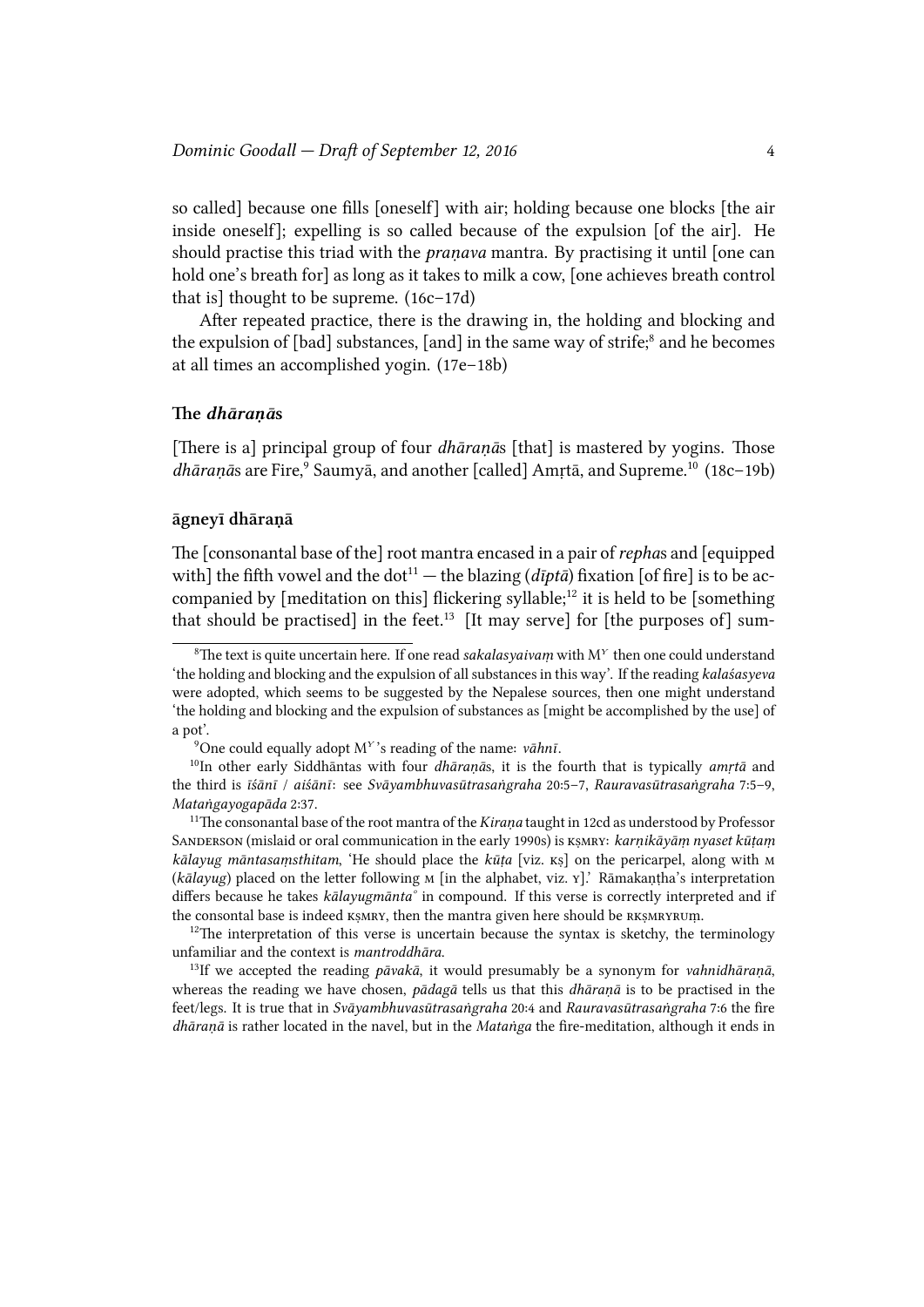moning up snakes, overturning enemies, destroying demerit and snow.<sup>14</sup> (19b–20)

Resting on a triangular *maṇḍala*, [the yogin] himself becomes the peak, the fire [that he has visualised].<sup>15</sup> With his whole body enveloped by wind he becomes supreme, capable of performing such actions as burning seeds [and thus rendering them infertile]. (21)

## **saumyā dhāraṇā**

The previously mentioned [root-mantra-base] combined [instead] with [the semivowel of] water, along with a dot, is itself [also] for the Saumyā fixation.<sup>16</sup> [It] should be] situated in the middle of a water-*maṇḍala*, enveloped all around by that [water]. (22abcd)

This  $[dhāranā]$  is to be held in the dwelling in the cave of the heart;<sup>17</sup> it has the properties associated with Soma, it brings about peace and nourishment, and it dispels disasters. (22e–23b)

### **amṛtā dhāraṇā**

The same [mantra-base] connected with *amrta*, joined at the top with the *pranava*, connected at its head with a dot and wrapped with three vowels.<sup>18</sup> (23c–24b)

This Amrtā [fixation] is invariably [to be held] in the head;<sup>19</sup> it is all-pervading and life-protecting. (24cd)

<sup>17</sup>is is also the locus given in *Svāyambhuvasūtrasaṅgraha* 20:5 and *Rauravasūtrasaṅgraha* 7:7.

the navel (*yogapāda* 2:43), clearly begins in the big toe (*yogapāda* 2:39).

<sup>14</sup>Or perhaps, if the conjecture *prāleya* is indeed correct here, "the ice / snow that is demerit" ? Alternatively, we could conjecture *pralepa* (or retain *prālepa* and assume it to be a variant of *pralepa* chosen to avoid and iambic rhythm) and understand the compound to mean "destroying the smirch of demerit". The destruction of demerit is implicitly said to be a fruit of this *dhāranā* in *Mataṅgayogapāda* 2:48a (*tulārohavidhāne*), since that *pāda* refers to weighing on a scales, presumably of the yogin before and after his demerit has been burned away

<sup>15</sup>Or perhaps: 'Resting on a triangular *maṇḍala* there appears a peak that is fire itself.'

 $16$ There are a number of uncertainties here, and no vowel is mentioned. Perhaps the intended mantra is vksMRYVUm? Should the *svayam* be understood as an indication that the yogin should identify himself with the mantra ?

<sup>&</sup>lt;sup>18</sup>It is not clear to me how to realise this mantra. What sound is referred to as *amrta*? And what are the three vowels ?

<sup>19</sup>In the *Rauravasūtrasaṅgraha* (7:8) and the *Svāyambhuvasūtrasaṅgraha* (20:6), it is the Aiśānī fixation that is held in the head; the Amṛtā is instead said to be everywhere (*Rauravasūtrasaṅgraha* 7:10 and *Svāyambhuvasūtrasaṅgraha* 20:7).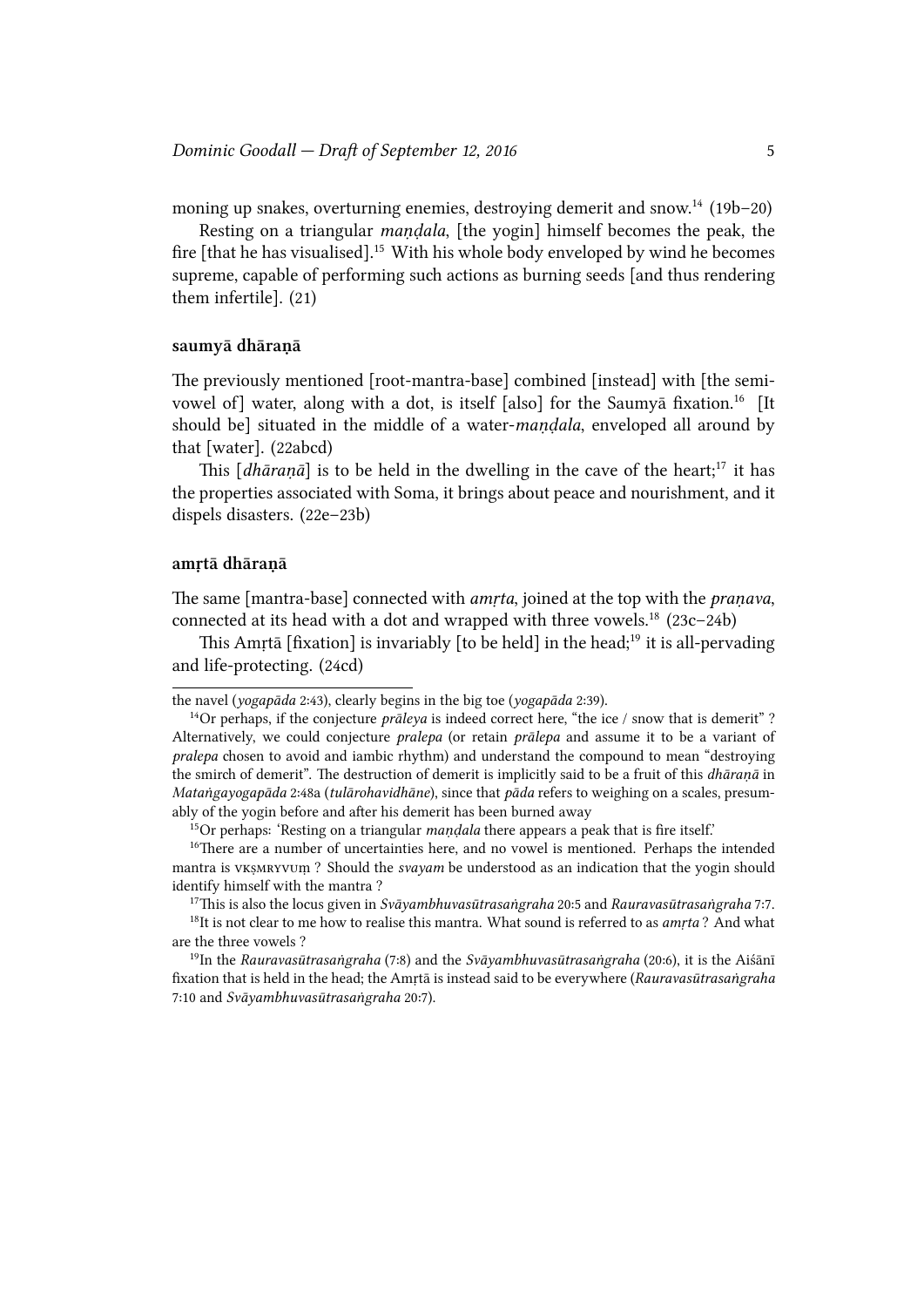## **īśānī dhāraṇā**

The same [root-mantra-base] joined with *M* (*kālasamāyuktā*) and with ū (*sasthasvarasamanvitā*), and with **v** and the dot, together with the power of  $n\bar{a}da$  (?),<sup>20</sup> with the whole body protected by *bindu*, located in the place in the forehead. (25abcdef)

The yogin who constantly resides [in that *dhāraṇā*] there becomes protected from death. (26ab)

## *udghāta***s**

The practice of the *dhāraṇās* is to be performed with four, three, two and one *udghātas* in due order: they are characterised by [their capacity to produce] stability [in the mind]. (26cdef)

*Udghāta* is of two types: ordinary and special. Now a *mātrā* is [measured] by circling the knee with the hand. A *tāla* is made up of twelve of these; an [ordinary] *udghāta* is [measured] by a hundred of those. [This] ordinary type should be used. Invariably he will [then] conquer the fixations.<sup>21</sup> (27–28)

The special  $\lceil u \, dy \, h \, \bar{a} \, t \, a \rceil$  is to be used for its own purposes;<sup>22</sup> it is the suspension (*sthitih*) of the course of the breath, which remains [suspended] in itself. [Then] going [upwards] it makes to strike<sup>23</sup> the top of the head. That is the special *udghāta*.<sup>24</sup>  $(29)$ 

## **Tarka**

The reasoning that takes place in conjunction with inner meditation is called *tarka*. (30ab)

<sup>&</sup>lt;sup>20</sup>Could *nādaśakti* refer to an element of the mantra, such as *candrabindu*? Alternatively, we could accept M*<sup>Y</sup>* 's reading *nādaḥ* and understand this to mean: "is *nāda*, together with its *śakti*. The shift in gender from feminine to masculine might be an accident of transmission, but it might reflect the notion that the *dhāranā*, the yogin and the mantra are all to be identified with each other.

<sup>&</sup>lt;sup>21</sup>The translation of this unit largely follows the text of  $M<sup>Y</sup>$ ; the Nepalese text inverts the value of the *mātrā* and the *tāla*. For further discussion of this passage and this subject, see the annotation to *Parākhya* 14:50 (GOODALL 2004:364-365).

<sup>22</sup>But perhaps one should see *svakāryeṣu* as marking a contrast to *sadā* in the previous half-line: whereas the ordinary *udghāta* is to be used regularly (*sadā*), the special one is only to be used when the yogin is seeking particularly goals (*svakāryeṣu*).

 $23$ This assumes that *hinasti* is used here not idiomatically ('it kills') but in what may be its etymological sense as a desiderative of *han*, 'to strike'.

<sup>24</sup>It is tempting, but perhaps unnecessary, to emend *viśeṣataḥ* to *viśeṣakaḥ*.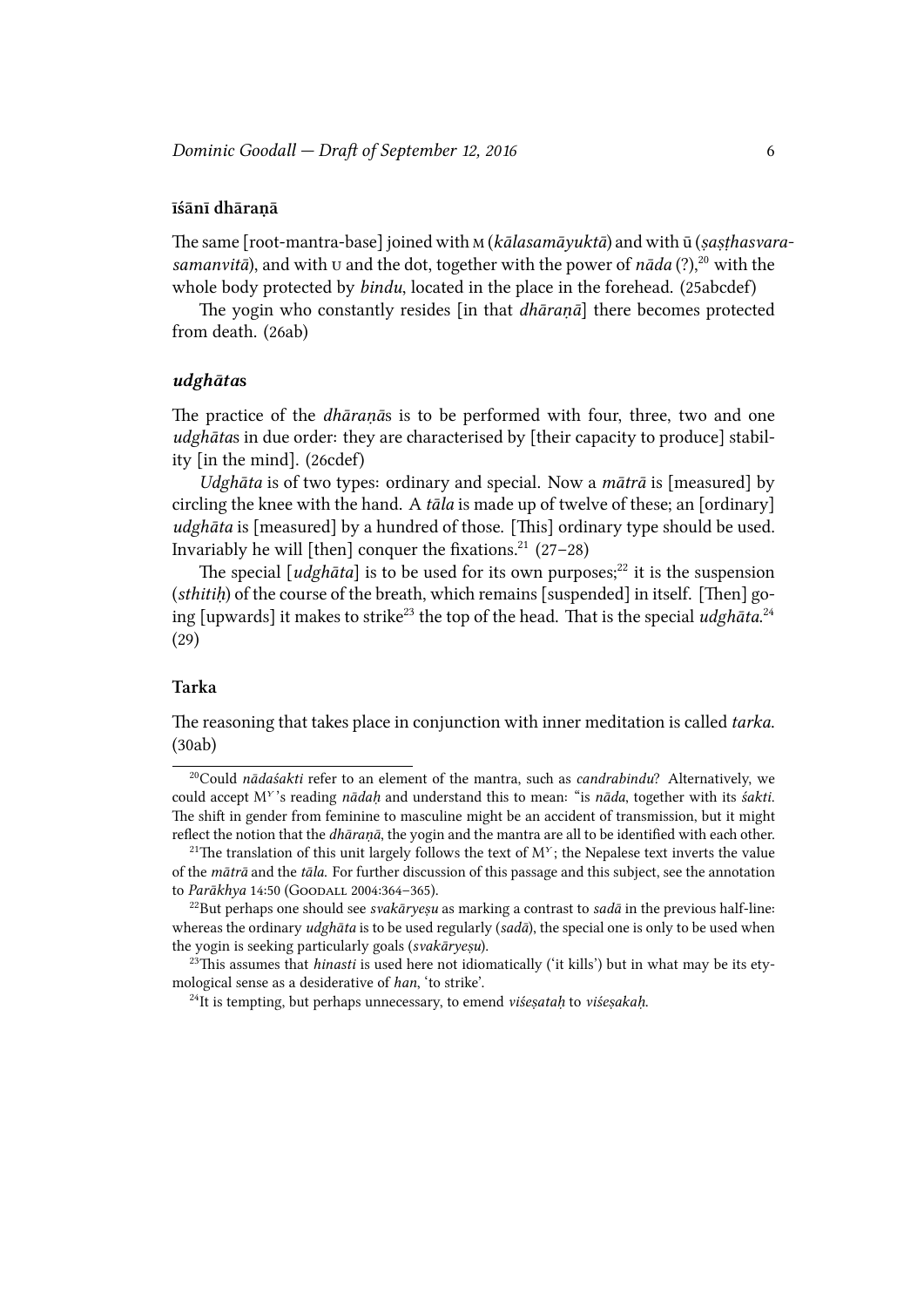## **Samādhi**

*Samādhi* is when there is an internal meditative state that is stable and that is not focussed upon an object (*avastugatā*). (30cd)

Once samādhi has been perfected, the yogin may attain the fruits of yoga. Yoga is [union] with Brahmā and [then] in due sequence other[ deitie]s.<sup>25</sup> The fruits [of these states of union (*yoga*)] are accordingly [each] higher [than the last]. (31)

## **In the lotus of the heart**

The lotus of the heart belongs to [the tranche of the universe within and below] primal matter (*prākrtam*); there Brahmā is the overlord. Here he is to be cultivated (*sādhanīyaḥ*) [imagining him to be] pure, located in the first letter.<sup>26</sup> (32)

One should understand (*jñeyāḥ*) that there are ten tubes there: the first is Vijñeyā,<sup>27</sup> and [then we have] Saumyā, Aṃśu, Dhṛti, Damanātmikā, Bandhanī, Mocanī, Māyā, Mohanī, and Bodhanī, in due sequence. (33–34b)

These are the ten that are taught to be rooted in the lotus of Brahma. There Brahmā is to be visualised in his own form or as the [above-mentioned] letter [A]. He is then the Lord<sup>28</sup> in that stretch of the cosmos (*°mārgānte*) from Earth to the Unmanifest. (34c–35)

## **In the throat**

When one goes above [this], o bird, there is the place of Viṣṇu. One should know that there are sixteen<sup>29</sup> tubes that pass through the heart and that are rooted in the throat. (36)

There Viṣṇu resides, pure, located in the second letter [v]. Guhā, Manoramā,

<sup>&</sup>lt;sup>25</sup>The following chapter, *Kiraṇa* 59, gives a long account of a hierarchy of deities and the lengths of time-spans associated with them, beginning with Brahmā.

 $26$ Given that we only learn of four letters in this sequence and that they are associated with the *kāraṇa* deities in an ascending sequence mapped along the course of the breath, the text must be referring to the first letter of a short mantra, perhaps the *pranava* conceived of as A-U-M-m.

 $^{27}$ Perhaps this first unlikely name, which is typically used somewhat like a copula in such accounts (cf. *jñeyāḥ* in this same half-verse) is the result of a misunderstanding of an earlier formulation of this list?

<sup>&</sup>lt;sup>28</sup>We have assumed that *svāmir asau* is an *aiśa* irregularity chosen as an easy means to avoid the need for a hiatus (*svāmī asau*) or for hypometry (*svāmy asau*).

<sup>&</sup>lt;sup>29</sup>The lengthening of the final vowel of *ṣoḍaśā* to give a regular *pathyā* cadence is probably authorial: cf. 58:39a below.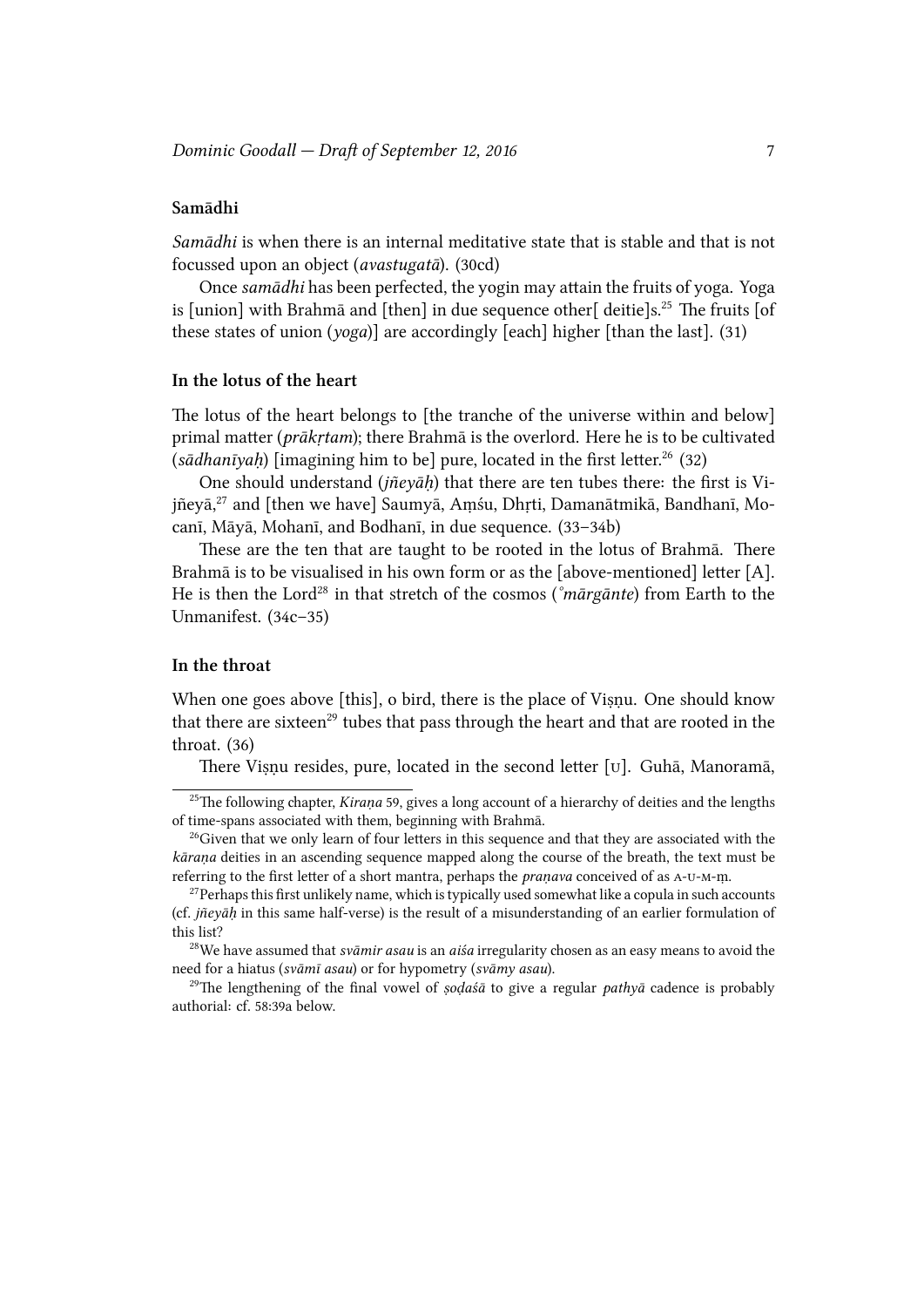Dīptā, Sudīptā, Himakārikā, Sudhūmrā, Piṅgalā, Pītā, Vāruṇī, Śīghragā, Adalā,<sup>30</sup> Śaśāṅkā, Suprabhā, Jñānadā, and Moksadā. Thus[-named] these sixteen are situated surrounding Viṣṇu. (37–39b)

One should meditate upon Viṣṇu in his own form or as the letter  $[v]$ . From this practice, one may effortlessly attain powers up to the level of *purusatattva*. (39c–40b)

### **In the palate**

If one goes above that, there is the pure place of Rudra in a lotus situated in the palate with twenty-four tubes: Śravaṇā, Śrāvaṇī, Jalpā, Tatkṛṣṇā, Ghrāṇavartinī, Saśabdā, Vāhinī, Boddhrī, Mananī, Śubhā, Āhlādanī, Prasannā, Viyoktrī, Retavāhanī, Pitrmārgānugā, Devamārgapradarśanī, Ākarsanī, Vikarsī, Prānadā, Prānavardhinī, Cittasamsthā, Susamsthā, Dhūmrā, and Dhruvā. (41–44b)

One should see Rudra with his own form or as the letter  $[M]$ . From this practice one may reach up to the world of Ananteśa.  $(40c-41b)$ 

## **In the forehead**

If one goes above that, [one reaches]  $\bar{I}$  svara in the forehead. [There is] a lotus with four tubes. It/he is held to be the fourth letter  $[m(?)]$ . (45c-46b)

Nivṛtti, Pratiṣṭhā, Vidyā and Śānti are the tubes. They are to be realised [mentally] (*jñātavyāḥ*) as they really are (*svarūpeṇa*): subtle and pure, like Bindu. [From this practice] the yogin becomes omnipotent, possessed of the eight [supernatural yogic] powers. (46c–47)

#### The eight powers

Minuteness (*animā*), lightness (*laghimā*), greatness (*mahimā*), attainment (*prāptiḥ*), irresistible will (*prākāmyam*), sovereignty (*īśitvam*), subjugation (*vaśitvam*), being wherever one wishes (*yatrakāmitā*). (48)

If one suddenly abandons one's gross body and in accordance with one's desire adopts a body of atomic size, [that power] is therefore called "minuteness". (49)

 $30$ Or Dalā, or Acalā, or Calā, etc. The names are all somewhat uncertain and liable to corruption. Guhā, for instance, the Nepalese reading at the beginning of the list, would be palaeographically similar both in several North Indian and South Indian scripts to Śubhā, the South Indian reading of the same name.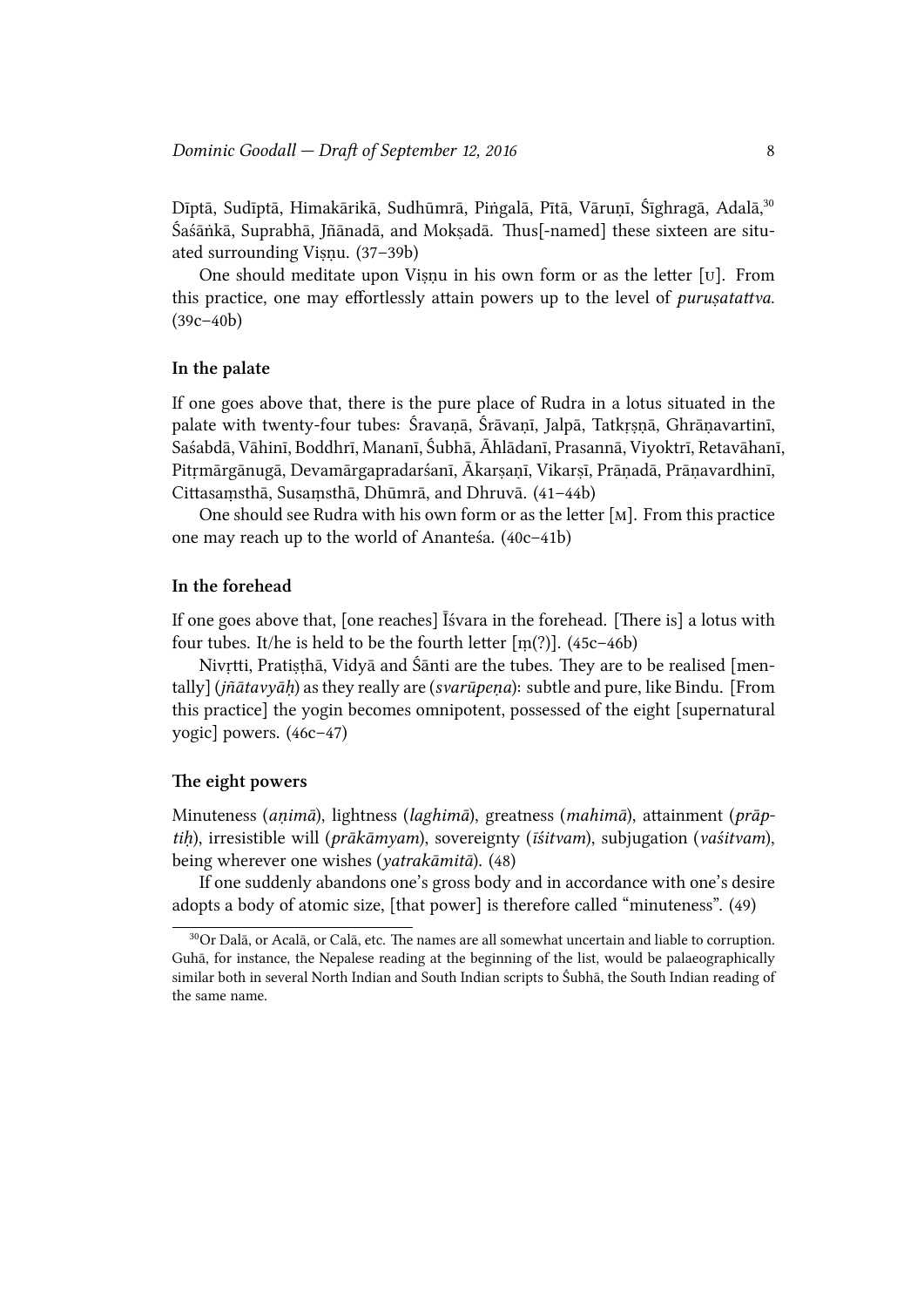If one suddenly abandons the heaviness that one possessed previously and occupies by choice a body that it is light as seed-cotton, [that is] then "lightness". (50)

If, wherever one goes at will, one is venerated there by the inhabitants of that place, then this therefore proclaimed to be "greatness". (51)

If, when one randomly has desire for some particular object and one can attain any [such] object, then this is called in this system  $(atra)$  [the power of] "attainment" from anywhere (*sarvataḥ*)". (52)

If I see in my self any form that I have myself created [in my imagination] and can produce that (*kṛtyam*) exactly as my desire conceived it (*yathecānumatam*), that is called "irresistible will". (53)

If he goes to the world of Brahmā, Viṣṇu, Indra, Sūrya or of others and becomes sovereign and lord, then that is known in this system as "sovereignty". (54)

Subjugation [achieved] in the same places is "subjugation"; [it is] stronger than [subjugation through] affection.<sup>31</sup> (55ab)

By force [reaching and] dwelling [somewhere] is "settling wherever one wishes". (55cd)

These powers definitely work for him through his meditation upon the Lord (*īśābhyāsataḥ*). (56ab)

## **Nāda / Sadāśiva**

Above Bindu is Nāda — subtle and long like the fibre of a lotus[-stalk]. It is to be meditated upon *(abhyasyah)* as the sound of a bell by those who desire to reach the level of Sadāśiva. (56c–57b)

Alternatively [one may imagine it as the resonance] located beyond the end of the syllable [of the mantra] (*ūrdhvamātrāntagaḥ*) or in its own form as embodied in the *kalās* [of Nivṛtti, Pratiṣṭhā, Vidyā and Śānti]. (57cd)

It too is situated within a lotus and has four tubes: Indhikā, Dīpikā, Rodhikā and Mocikā. (58)

### **Kuṇḍalinī**

Beyond even that is the Power known as Kuṇḍalinī. She may be experienced at the end of the sound [of the mantra that has been enunciated]. She may have a form that is [too] subtle [to be visualised] or she may have form. (59)

 $31$ The sense is uncertain for me.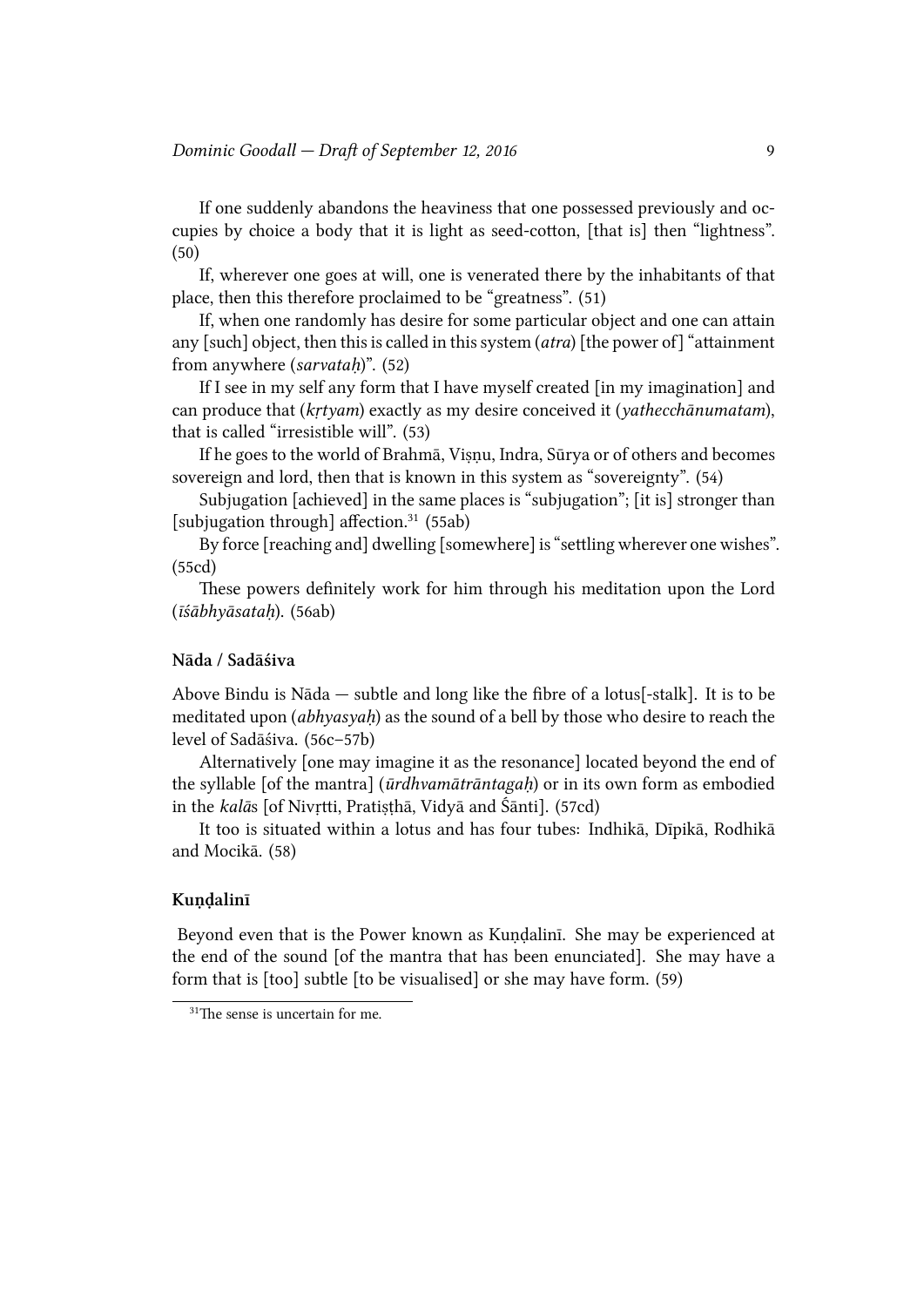She too should be in the middle of a lotus and has four tubes: Sūkṣmā, Susūkṣmā, Amṛtā, Mṛtā. (60)

From cultivating [the meditation upon] her, he will become omniscient and omnipotent. (61ab)

### **Parā śaktiḥ**

Beyond even her is Supreme Śakti, with four tubes, located in the middle of a lotus, subtle, exceptionally pure: Vyāpinī, Vyomarūpā, Anantā and further Anāśritā. She is hard to discern. From cultivating her, he becomes all-pervading in that instant.  $(61c-63b)$ 

## **Niṣkala**

Beyond even that is the partless, eternal, indestructible. It is pure awareness, allpervading, presiding over all. Having thus progressed gradually, the yogin does not return from this place. (63c–64)

## **e tube that is Śiva**

There is a bulb in between the navel and the penis; there the tube that is Siva is one-fold; in the heart it is there tenfold; it runs from that place to the throat and is present there in sixteen [iterations]. After that, it runs to the palate: it is present there in twenty-four  $[forms].^{32}$  (66)

It is then divided into three when it reaches the shaft of the nose, in particular as the path of the ancestors, that of the gods and that of Rudra. (67)

e tube called Suṣumnā is placed as the middle path; Piṅgalā and Iḍā are to be understood respectively to be on the left and the right  $[of the body]$ , o bird.  $(68)$ 

is triad of tubes *†* … *bimbavarṇaguṇādhāraṃ †* <sup>33</sup> is presided over by the Śaktis as it divinities (*śaktidaivatasaṃyutam*); it should be understood that it is truly (/ completely / ?) (*yathārthataḥ*) pervaded by that triad.<sup>34</sup>

 $32$ Literally "sixteen-eight". In 66c, we have followed the Grantha-script sources because their text seems to receive some support from M<sup>Y</sup>, but one could instead choose an emendation closer to what the Nepalese manuscripts transmit, such as *nādībhis tālukasthaiś ca* or *nādībhis tālugā caiva*.

<sup>33</sup>Should we emend to *viśvavarṇaguṇādhāraṃ*, 'possessing all manner of colours/forms and properties', or to *bimbavaṃśaguṇādhāraṃ*, alluding perhaps to the nose-tip (*bimba*) and nostrils (*vaṃśa*) ?

 $34$ Which triad ? Could it be *jñāna*, *krivā* and *icchā* ? This triad is generally absent from early Saiddhāntika sources, but the *Kiraṇa* does emphasise the Lord's*icā* in the well-known tag *icaiva*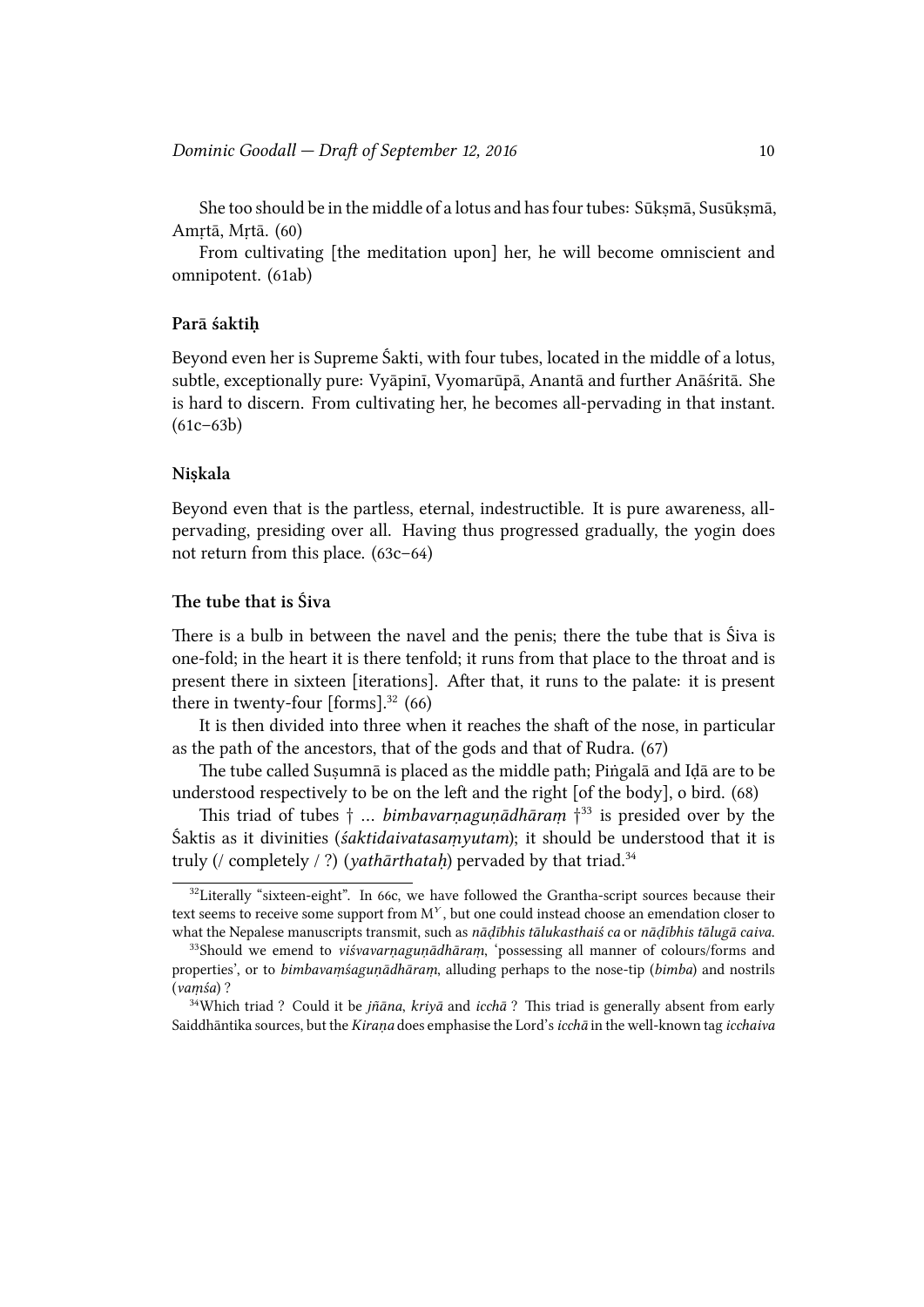From cultivating this [triad], knowledge respecting all three times will arise in due order (*kramayogatah*): by means of the left, that which to relates to the past; by means of the right,<sup>35</sup> the future; by means of the middle path, the present.  $(70-71b)$ 

For an acute (*paṭoḥ*) yogin who is steadfast (*niṣṭhānvitasya*), this knowledge will certainly arise after six months in the course of inhaling and exhaling (*gatagatau*), there is no doubt. (71c–72b)

## **Alternatives: Śiva whose body is space**

Alternatively, one may meditate upon Śiva as embodied by space (*khandeham*<sup>36</sup>), made up of the *kalā*s. (72cd)

*Kha* means ether (*ākāśam*), supreme, at rest, situated twelve finger-breadths from the tip of the nose along the path of the course [of the breath] (*cāramārgeṇa*);<sup>37</sup> he should be meditated upon as truly pervading [all].<sup>38</sup> (73)

The pure bodied form with head, hands and so forth is in the heart; he is the subtle, atom-sized Śiva; the same is [also] *śabdabrahma*. <sup>39</sup> (74)

*Kalā* too is a Power in the heart, like the flaming wick of a lamp.<sup>40</sup> If meditation [on *kalā*?] is performed according to one's desire, then attainment is taught to come about in the form of [the realisation of] that [desire]. (75)

## **Conclusion**

The yogin may, in accordance with his will, remain [alive] for as long as a timespan of Brahmā or of another deity. Or a yogin may leave by choice, having performed yogic suicide (*utkrāntim*) according to the manner taught [at the beginning of the next chapter]. (76)

<sup>40</sup>It is not clear to me how this idea fits here. Is the point that each of the *kalās* may be transcendent but may also be visualised as having form in the heart ?

*karaṇaṃ tasya* (3:11a).

<sup>&</sup>lt;sup>35</sup>I assume that *daksine* is to be understood as a truncated instrumental.

<sup>36</sup>I assume that this is an *aluk-samāsa* with the sense of *khadeham*.

 $37$ Not only has the name of this place not yet attained its classical form ( $dv\bar{a}da\bar{s}u$ ) here, but it is also not yet above the head: the space referred to here appears to be twelve finger-breadths diagonally below the tip of the nose, the notional extent of an exhalation.

<sup>&</sup>lt;sup>38</sup>This last *pāda* is not clear to me.

<sup>&</sup>lt;sup>39</sup>That different forms of Śiva are being identified is no more than a guess. It seems to me possible that the formless Siva embodied as ether is spoken of as *śabdabrahman*, which the text might be telling us to understand to be identical to the form-endowed Śiva whom one may visualise in the heart.